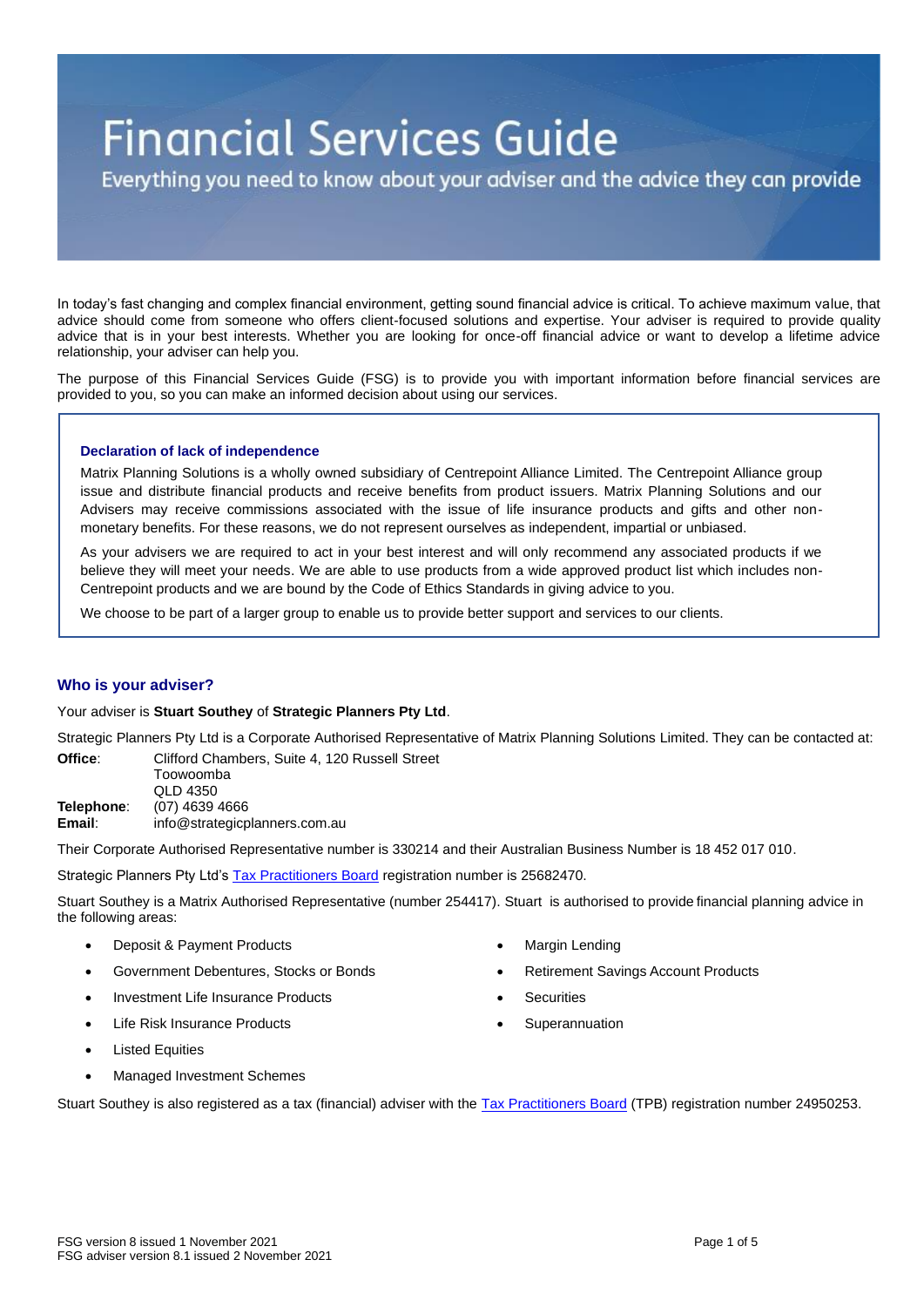# **Who is Matrix?**

Matrix Planning Solutions Limited (ABN 45 087 470 200) (Matrix) is the holder of Australian Financial Services Licence (AFSL) number 238256. Matrix is licensed under the Corporations Act 2001 (Cth) to provide financial product advice and to deal in a range of financial products for retail and wholesale clients. Matrix is also a Professional Partner of the Financial Planning Association of Australia. This FSG has been prepared and issued by Matrix Planning Solutions Limited.

To provide financial advice in Australia, an adviser must be authorised through an AFSL. Your adviser is authorised by Matrix. Matrix provides support such as product research, software and technical assistance to your adviser to help them provide quality advice to you.

Matrix can be contacted at:

| <b>Head Office:</b> | Level 13, Corporate Centre One |
|---------------------|--------------------------------|
|                     | 2 Corporate Court              |
|                     | Bundall QLD 4217               |
| Telephone:          | 1800 557 598                   |
| Email:              | contactus@matrixplan.com.au    |
| Website:            | www.matrixplan.com.au          |



# **What will your adviser do?**

#### **Financial planning services**

If you receive personal advice from your adviser, you will be provided with a personalised 'advice document' – i.e. a Statement of Advice (SoA) or Record of Advice (RoA), which will include the following:

- Summary of your current situation where you are now
- Your goals and objectives where you want to be
- $Recommendations a plan to assist you getting there$
- Information about any costs such as product costs, fees, commissions or other charges payable and any associations with financial product issuers or other parties.

If your adviser recommends a particular investment or insurance product to you, they will provide you with the relevant product brochures such as Product Disclosure Statements (PDS) and/or Investor Directed Portfolio Service (IDPS) guide. The PDS / IDPS guide will give you all necessary information to enable you to make an informed decision about your investment or whether to acquire a financial product, including information about the key benefits, risks and costs associated with the product. We encourage you to read these documents carefully and ask your adviser any questions that you might have.

You are under no obligation to act on your adviser's advice, but if you do decide to follow their recommendations, your adviser will also help you complete the necessary documents to get your financial strategy underway.

# **What does your adviser expect from you?**

To enable your adviser to provide you with appropriate advice, you need to provide them with:

- Complete and accurate information about your personal objectives, financial situation and needs
- Information about any changes to your situation or contact details.

You may elect not to provide your adviser with certain information but if you do, you will need to consider the appropriateness of any advice provided to you before you act upon the advice. You should carefully read any warnings contained in your advice document.

Before your adviser provides you with advice, you will need to agree to the type and scope of advice to be provided, usually in the 'Fact Find' document or a service agreement. If you subsequently decide to act on their advice, you will need to provide your consent to proceed with the advice. This usually means signing a document called an 'Authority to Proceed' to confirm that you understand both the advice you have received and the benefits, risks and costs associated with the products or services recommended to you.

#### **What fees are paid to your adviser?**

Matrix initially receives all fees received from clients and distributes them to financial advisers and their practices after our Licensee fees and other expenses. The Licensee fee covers compliance, technology, research, technical, business development and operational support. This Licensee fee is paid by your adviser to Matrix and is not an additional fee to you.

## **What fees will your adviser charge?**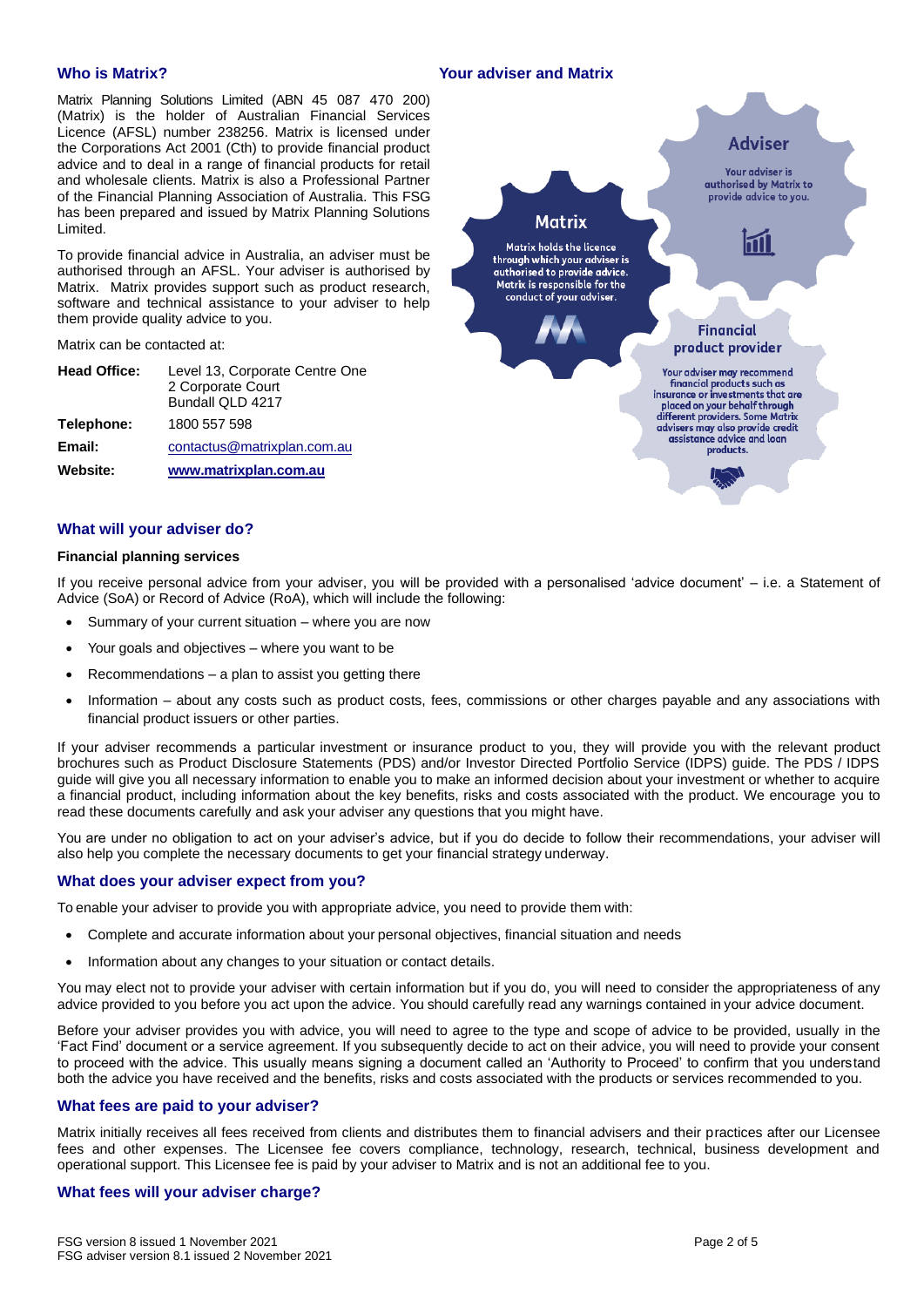All fees and charges will be discussed and agreed between you and your adviser prior to providing and implementing their services. Any remuneration paid to Matrix or your adviser for advice, or by a product provider that relates to an individual financial product recommendation will be disclosed in the advice document provided to you. Unless otherwise noted, all fees are inclusive of GST.

A fee disclosure statement will be given to you each year if you choose to enter into an ongoing fee arrangement with your adviser.

The level of fees will depend on complexity of the advice required and will always be agreed with you prior to proceeding.

Generally, advisers either charge a flat fee or percentage-based fee. Your adviser may charge you and receive the following:

| Initial advice fees |                                                                                                           | Range of fees<br>(inclusive of GST) |            | <b>Examples</b>                                                           |
|---------------------|-----------------------------------------------------------------------------------------------------------|-------------------------------------|------------|---------------------------------------------------------------------------|
|                     |                                                                                                           |                                     |            |                                                                           |
|                     | financial products (within the agreed scope)                                                              | Percentage                          | Up to $5%$ | Your adviser may charge you                                               |
| $\bullet$           | Preparation of a strategy and research into appropriate<br>recommended products                           | ∣based fee of<br>your<br>investment |            | an agreed fee of 1.5% of your<br>\$120,000 investment account<br>balance. |
| l o                 | Presentation of advice and recommendations to you in an advice<br>document such as a Statement of Advice. | account<br>balance                  |            | The initial advice fee will be<br>.51,800 ا                               |

Advisers may also charge an additional implementation fee to assist with implementing the advice.

| Ongoing advice or fixed term/service fees                                                                                                                                                                                                                                                                                                                 | <b>Range of fees</b>                                                   |                   | <b>Examples</b>                                                                                                                                                                     |  |
|-----------------------------------------------------------------------------------------------------------------------------------------------------------------------------------------------------------------------------------------------------------------------------------------------------------------------------------------------------------|------------------------------------------------------------------------|-------------------|-------------------------------------------------------------------------------------------------------------------------------------------------------------------------------------|--|
|                                                                                                                                                                                                                                                                                                                                                           | (inclusive of GST)                                                     |                   |                                                                                                                                                                                     |  |
| These are fees paid by you for:<br>The provision of service on your portfolio/strategy to ensure<br>$\bullet$                                                                                                                                                                                                                                             | Flat fee                                                               | Up to<br>\$30,000 | Your adviser may charge you<br>an agreed fee of \$2,500 p.a.                                                                                                                        |  |
| that it remains appropriate to your needs and circumstances<br>Adviser service fees may be indexed to inflation<br>$\bullet$<br>Generally, ongoing or fixed term fees are calculated and<br>payable on a monthly or quarterly basis.<br>• You will be given the option to renew the arrangement on an<br>annual basis.                                    | Percentage<br>based fee of<br>vour<br>investment<br>account<br>balance | Up to 2.5%        | Your adviser may charge you<br>an agreed ongoing service fee<br>of 0.8% If your investment<br>account balance is \$280,000<br>the ongoing service fee will be<br>\$2,240 that year. |  |
|                                                                                                                                                                                                                                                                                                                                                           | <b>Range of commission</b><br><b>Examples</b>                          |                   |                                                                                                                                                                                     |  |
| <b>Commissions</b>                                                                                                                                                                                                                                                                                                                                        |                                                                        |                   |                                                                                                                                                                                     |  |
|                                                                                                                                                                                                                                                                                                                                                           | (Inclusive of GST)                                                     |                   |                                                                                                                                                                                     |  |
| These payments are made by the product providers in the form of<br>initial and/or ongoing commissions and are not an additional cost to<br>you. Generally, insurance product providers pay commission. Note<br>that where commissions are the same for initial upfront and<br>ongoing annual commission (i.e. level), the commission caps do<br>not apply | First year                                                             | premium<br>amount | 66% of the If your premium is \$1,000 p.a.,<br>your adviser would receive \$660<br>up front.                                                                                        |  |

Also, if your adviser provides you with a further advice document such as a SoA or RoA (which may arise depending on the complexity of the advice and the services provided), other fees may be payable. Any such fees and method of payment will be agreed in writing between you and your adviser and may include up-front, ad hoc, execution only service fees, implementation or ongoing fees, or a combination.

Fees can be deducted from your product or can be invoiced directly to you via a combination of methods. You have the option to pay the fees by:

- Credit card: if a fee is paid by credit card, this option will attract a variable service charge that is subject to change at any time without notice by the bank. The latest service fee is available on the bank's website
- Direct debit
- Direct credit
- Cheque, or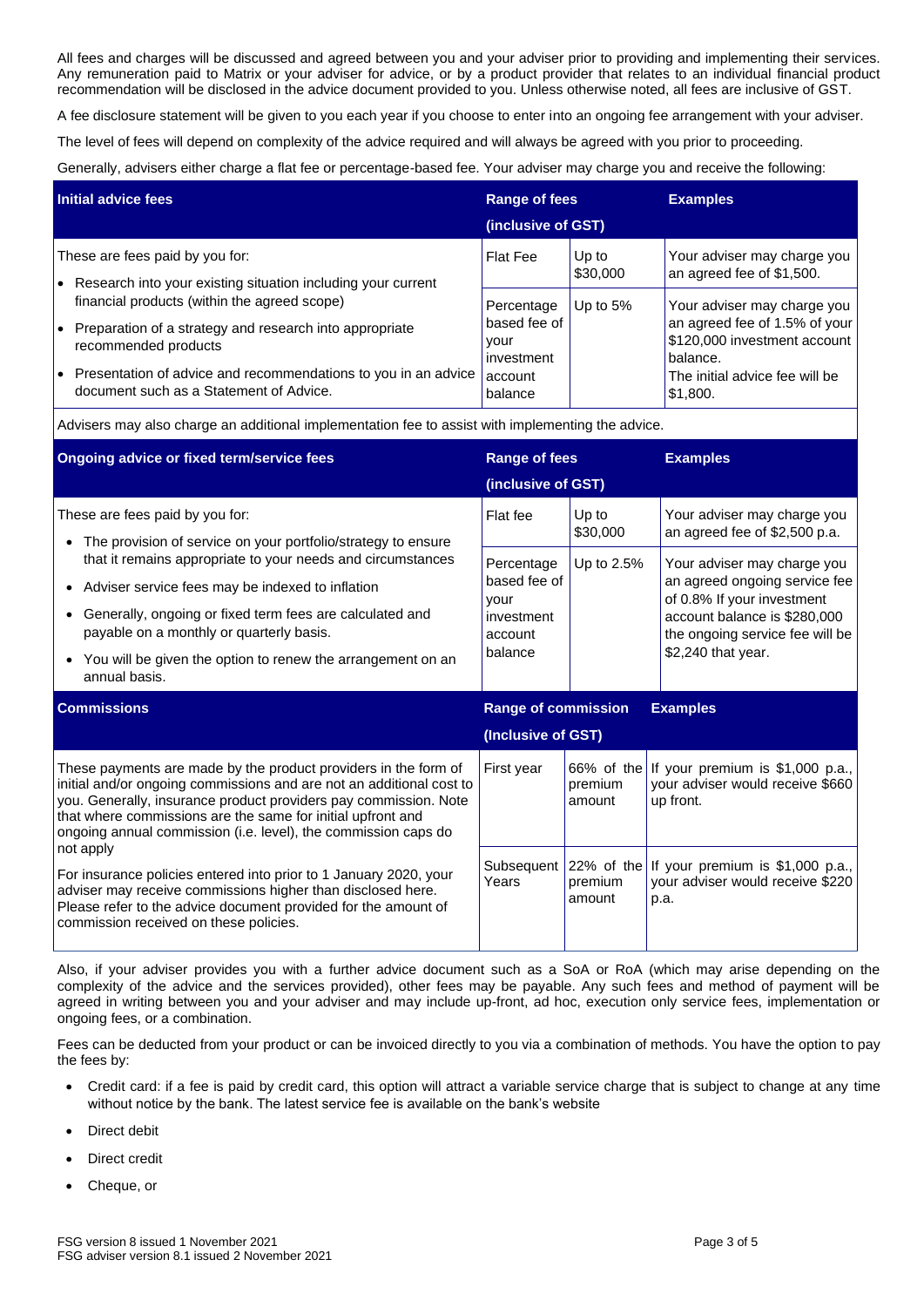• A deduction from your superannuation or investment product.

# **Superannuation and investment products**

Your adviser may receive adviser service fees, or ongoing fees for the advice and services provided to you. Investment and superannuation product providers generally deduct their costs from the investments. Some products or platforms have additional fees.

## **Life insurance products**

Your adviser may receive an upfront commission and an ongoing commission based on your premium for the duration of time you hold a policy. These commission payments are made by the relevant product issuers and are not an additional cost to you. Advisers may also charge initial and ongoing adviser services fees. Insurers can deduct premiums directly from you or from your superannuation account balance.

# **What other payments and benefits may Matrix and your adviser receive?**

Sometimes in the process of providing advice and other financial services, Matrix or your adviser may receive benefits from product providers such as sponsorship of events, subsidised educational conferences or preferred product rates.

#### **Non-monetary benefits**

These benefits are discretionary in nature and relate to future events. It is therefore not possible to provide an estimated dollar value on these benefits at this point in time. Advisers may receive benefits from associated Centrepoint Group companies or product providers such as:

- Educational conferences and seminars
- IT software or support
- Non-monetary benefits such as business lunches, tickets to sporting and cultural events, or other minor benefits. However, these benefits cannot be accepted on a frequent or regular basis or over the value of \$300.

Each adviser must keep a register of benefits received. If you would like to see a copy of our registers, you can contact us or your adviser directly.

Your adviser may also hold shares in Centrepoint Alliance Limited by purchasing them through the ASX. Advisers, their associated companies and trusts may receive dividends in respect of these shares.

# **How will I know what is payable?**

Details of all initial and ongoing advice fees and commissions will be disclosed to you in dollar amounts in the advice document provided by your adviser. You will receive the advice document before your adviser acts on your instructions unless you instruct them to act immediately, in which case all amounts payable will be disclosed to you verbally at the time that advice is provided.

## **Will anyone be paid for referring me to my adviser?**

If someone has referred you to us, Matrix or your adviser may pay a fee or commission in relation to that referral. Matrix may pay a referral fee to a referral partner which may range from 0% to 50% of the initial and/or ongoing fees or commissions. Where a referral fee is paid, details will be provided to you in your advice document.

## **Does Matrix have any relationships or associations with financial product providers?**

Matrix Planning Solutions is a wholly owned subsidiary of Centrepoint Alliance Limited ABN 72 052 507 507, an ASX listed company. The Centrepoint Alliance group issues and distributes financial products through the following wholly owned companies:

- Investment Diversity Pty Ltd
- Ventura Investment Management Ltd

These companies will receive various fees and benefits as specified in the relevant PDS if you invest in any of their products listed below:

- Ventura Managed Funds
- Ventura Managed Account Portfolios

In limited instances you may hold products that are associated with Centrepoint Alliance outside of the above list. In these instances, we will disclose these within your relevant advice document.

The Centrepoint Alliance group has arrangements in place with product issuers where payments are received based on volume of insurance premium under advice, and where payments are received to assist with providing education and training to our Advisers.

Clearview Wealth Limited (ABN 83 106 248 248) is a shareholder of Centrepoint Alliance Limited. Clearview Wealth Limited is an issuer of financial products. Your adviser may recommend Clearview products to you.

## **External parties**

Advisers are authorised to recommend and deal in a range of products and services provided by external parties on the Approved Product List who are not related to Matrix. Where the products on the Approved Product List are not suitable to your situation, your adviser can recommend other suitable products in the market.